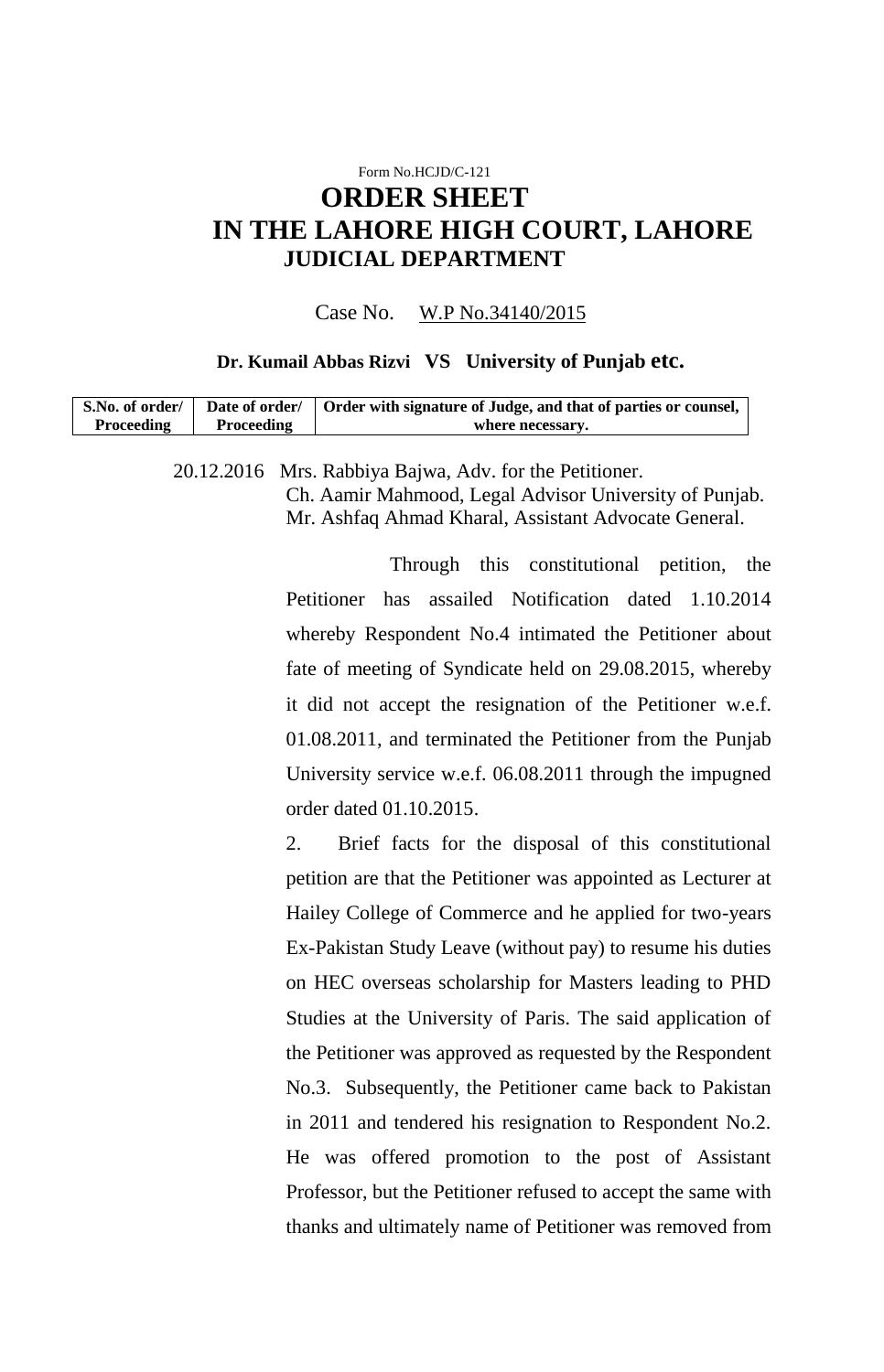the faculty list on the college website. Eventually vide letter dated 23.09.2014 issued by the Respondent No.4, the Petitioner was removed from service and his lien from the post of lecturer was terminated on account of alleged absence from duty. The Petitioner approached Respondent No.2 through written application dated 2.10.2014 for acceptance of previously tendered resignation in lieu of termination from service, which was declined vide impugned office order dated 1.10.2015. Hence this constitutional petition.

3. The learned counsel for the Petitioner argued that the Petitioner came back to Pakistan from France and tendered his resignation on  $1<sup>st</sup>$  August 2011 to the Vice Chancellor which was forwarded to the concerned authorities and reached the Additional Registrar but instead of accepting his resignation he received the termination letter dated  $23<sup>rd</sup>$ September 2014. The counsel further stated that Petitioner immediately approached the Respondent No.2 to clarify his position and requested to rectify the mistake of not accepting his resignation on time but the Respondents declined his requested and terminated him with a non speaking order without hearing him, hence, violated Article 4 of the Constitution of Pakistan, 1973 (the "Constitution") under which it is Petitioner's inalienable right to be treated with law and to enjoy the protection of law and the Respondents cannot take any action detrimental to the reputation of the Petitioner except under the law. Lastly, the counsel argued that that the impugned order is also not a speaking order with reasons and passed against the Article 10-A of the Constitution in which the Petitioner has a fundamental right of a fair trial and a due process of law. In support of her contention, she has placed reliance upon **Qaiser Zaman v. Federal Board Of Revenue, Islamabad**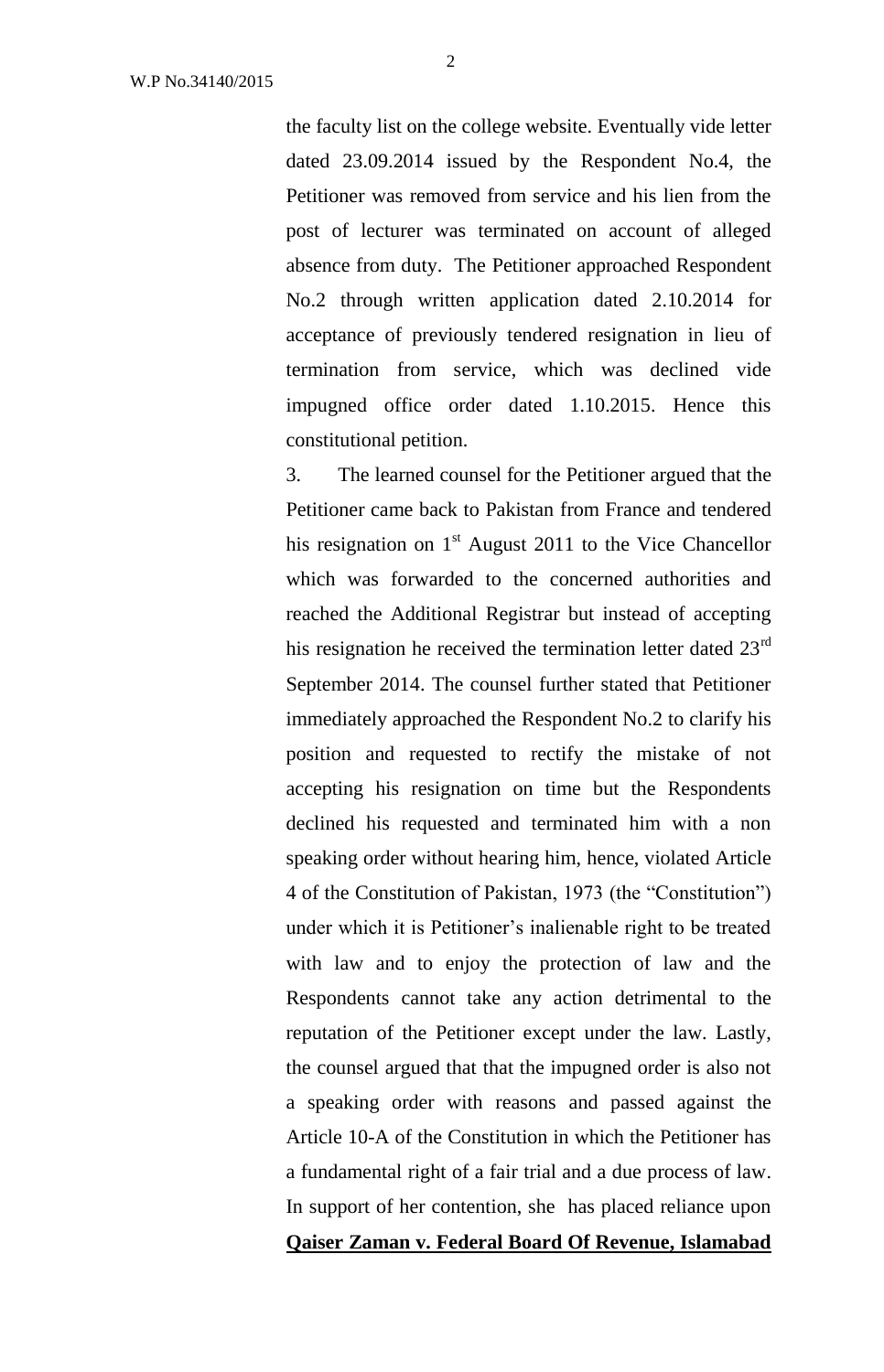**and others (2015 PLC (CS) 243),** whereby the Hon'ble Supreme Court of Pakistan in the identical situation did not maintain the findings of the departmental authority and/or the order of the learned Tribunal passed on the ground of limitation, which orders have adverse effect on the career of the appellant, and directed the Secretaries, Establishment Division and Cabinet Division to ensure that the resignation cases of the Civil Servants be immediately processed and the concerned Civil Servant be also informed about its fate forthwith as per Rules. The delinquent officers/officials who cause delay in processing such cases be made accountable and proceeded against departmentally.

4. The Respondents in their report and parawise comments in para-6 has admitted that "*only due to inadvertence or for the reasons best known by the then Additional Registrar-I, who instead of accepting the resignation of Dr. Syed Kumail Abbas Rizvi, initially advised him not to resign. It is only on account of not processing his case, that the Syndicate in its meeting held on 29.08.2015 terminated his lien from the post of Lecturer."* It is also reflected from perusal of comments submitted by the respondents that "*The impugned notification is the result of inadvertence as resignation of the petitioner did not reach his personal file and was also not processed. However, considering his case as one of absence from duty, the matter was placed before the Syndicate before the Competent Authority which eventually terminated the lien of the petitioner."* When confronted with the Respondent's counsel, whether the impugned order is sketchy and non-speaking, the counsel frankly conceded.

5. It is reflected from perusal of record that Petitioner after his repatriation, moved his resignation from the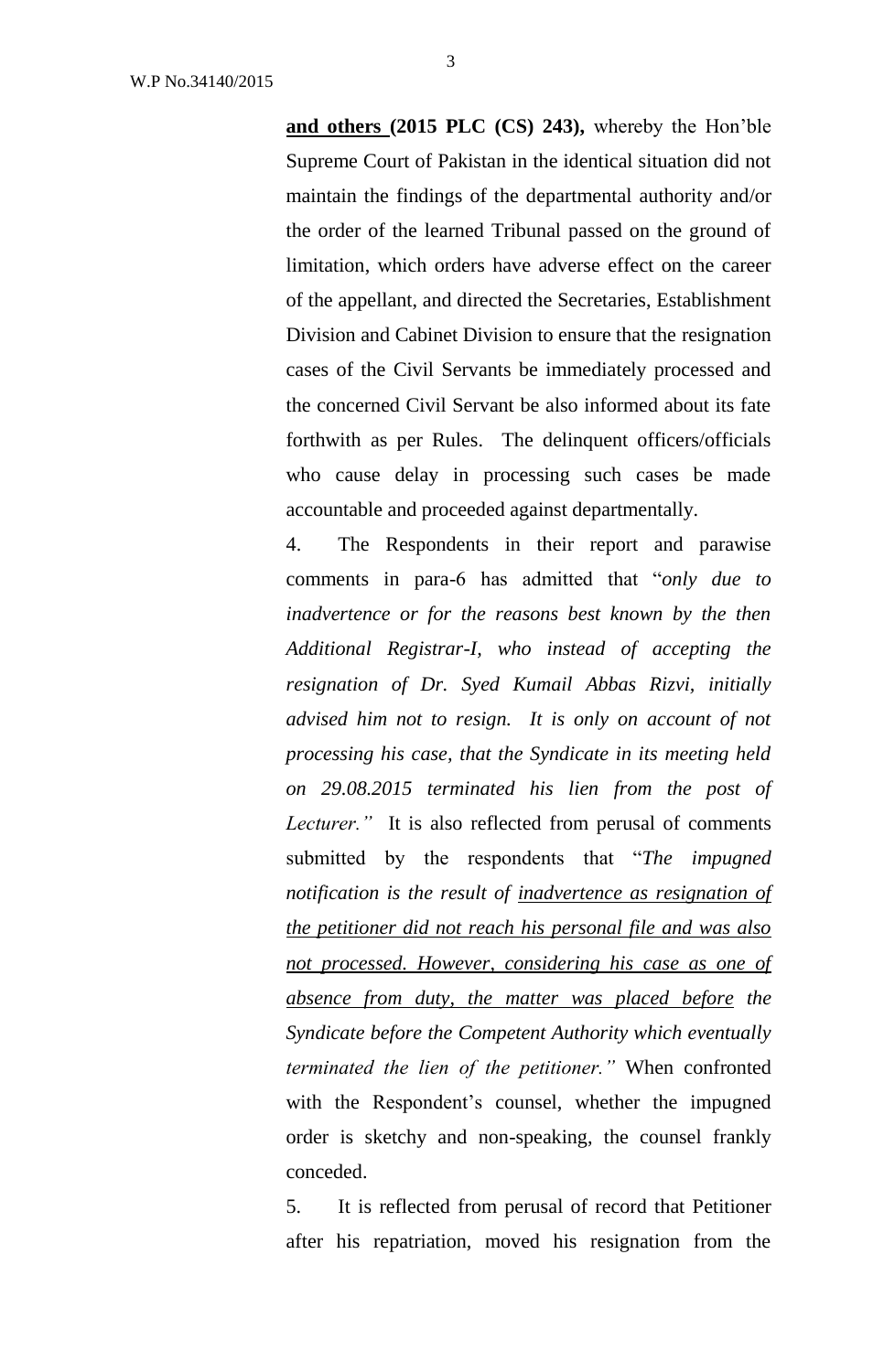position of Lecturer to the Respondent No.2 on 01.08.2011 for its acceptance. It is to be noted that the said resignation application was officially received on 19.08.2011 and then forwarded to the concerned Registrar on 19.08.2011. This application was not decided and was kept aside, without any reason. However, the Syndicate in its  $1714<sup>th</sup>$  Meeting (the 'Meeting')held on 29 August 2015 wrote which is as follows:

> *"Thereafter, he submitted his resignation to the Principal, Hailey College of Commerce with effect from 01.08.2011 which was sent to the Vice-Chancellor who marked it to the Registrar. Record shows this resignation reached to the then Additional Registrar-I, Prof. Dr. Aurangzeb Alamgir who did not process it on the reason best known to him. As the resignation of Mr. Kumail Abbas Rizvi did not reach to his personal file, therefore, as per record, Mr. Kumail Abbas Rizvi was considered absent from his duties since 06.08.2011.*

Regarding the performance of the Petitioner it has been written in the Meeting as follows:

> *"His performance was exceptionally good. As he was already doing Ph.D., he requested for leave for the completion of his studies. He did not receive any scholarship funds from the University for Ph.D studies. Further, he was on leave without pay. His leave was, therefore, approved. On completion of his Ph.D, he came back, joined Punjab University and then resigned from Punjab University service being an unconfirmed employee till that time.*

In the said Meeting it was further written regarding the resignation of the Petitioner which is as follows:

> *"The Additional Registrar-I (Dr. Kamran Abid) replied that the statement of Mr. Rizvi itself showed that his resignation reached the table of Dr. Aurangzeb Alamgir, the then Additional Registrar-I who called upon Mr. Rizvi in his*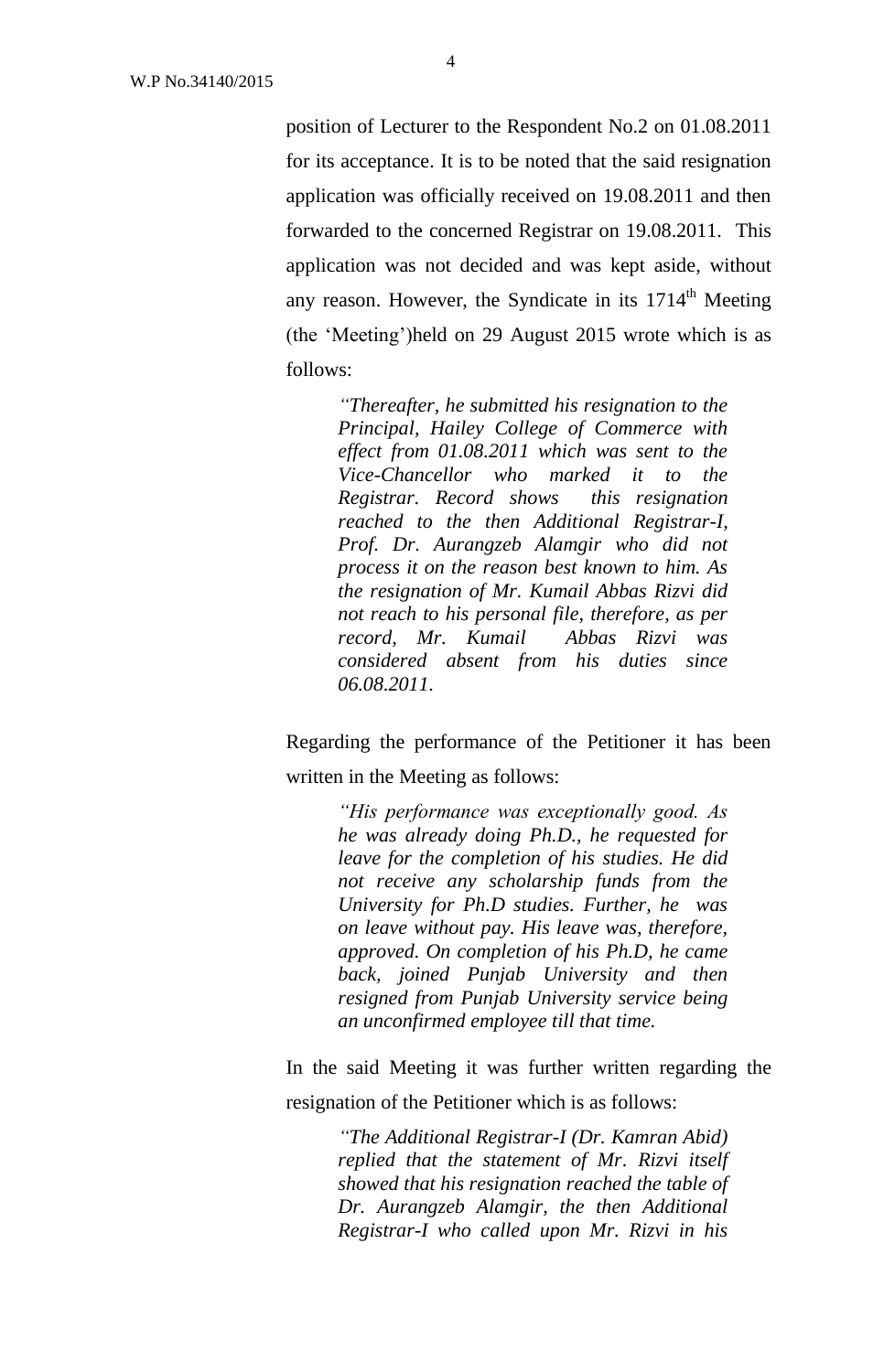*office and advised him not to resign and thereafter, the resignation did not see day light till today. Therefore, responsibility lies with the then Additional Registrar-I who did not process his resignation."* 

6. Despite what is written above, the Syndicate did not approve the request of the Petitioner and terminated his lien from the post of Lecturer Hailey College of Commerce and declared the Petitioner absent w.e.f. 06.08.2011. Moreover, the Syndicate also initiated civil proceedings against the Petitioner and his surety for breach of contract (surety bond) amount of liquidated damages Rs.10,00,000/-. Subsequently, the Syndicate in its Meeting held on 29.08.2015 disapproved the request of the Petitioner for acceptance of his resignation w.e.f 01.08.2011 instead of his termination from Punjab University service w.e.f 06.08.2011.

7. From the facts above and after examining the record appended with the instant petition, it is to be noted that the said state of affairs demonstrate that resignation of the Petitioner was tendered on 01.08.2011 and the Respondents without any legal justification, for no fault on part of Petitioner declared him as absent from duty since 06.08.2011 and terminated his lien from the post of the Lecturer from the said date. The Petitioner is qualified person and from the issuance of impugned notification, his future has been stigmatized for no fault on his part. The termination letter is of two line and has been passed without giving detailed reasons for terminating the services. It was the mistake of the Respondent for not accepting the resignation on time. The work of Petitioner has been appreciated by the Respondent in its  $1714<sup>th</sup>$  Meeting on 29 August 2015 by holding that the performance of the Petitioner is exceptionally good but then terminating him,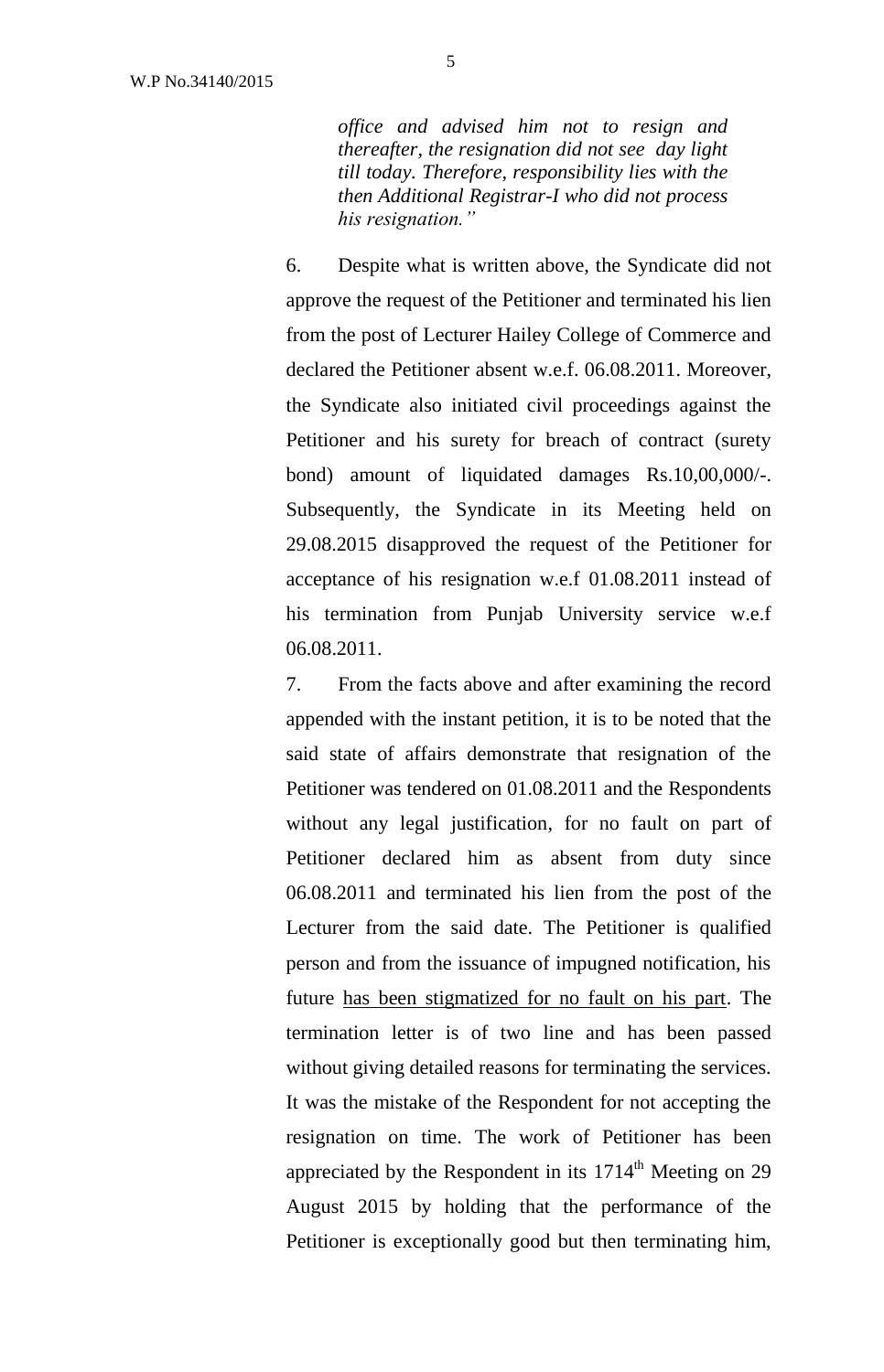lowers his dignity in the public life. It is fundamental right of the Petitioner to be treated by the Respondent with dignity under Article 14 of the Constitution, which is reproduced hereunder:

> *"14. Inviolability of dignity of man, etc.---(1) The dignity of man and, subject to law, the privacy of home, shall be inviolable."*

8. Hon'ble Mr. Justice (R) Fazal Karim in book *"Judicial Review of Public Action"* explains that the Clause (1) of Article 14 of the constitution has two parts; the first part guarantees the dignity of man and the second part guarantees the privacy of home. While the dignity of man is an absolute right and "is not subject to law but is an unqualified guarantee", the right to privacy of home is subject to law. The dignity of man and privacy of home appear to run into each other; they are rights related one with the other and that is the reason that they have been dealt with together in Clause (1) of Article 14 of the constitution. Further, the honorable superior courts of Pakistan in various judgments has established that the right to dignity is one of the cardinal principles of law and most valuable right, to be observed in every civilized society and more particularly in a country which claims to be an Islamic Country because the human values are to be guarded and protected. This principle is required to be extended further to the cases where any violation of the right to dignity is caused, because the human dignity, honour and respect is more important than physical comforts and necessities.

9. It has been held in the case of **Liaqat Ali Chugtai** v. **Federation Of Pakistan through Secretary Railways and 6 others (PLD 2013 Lahore 413)** that dignity of man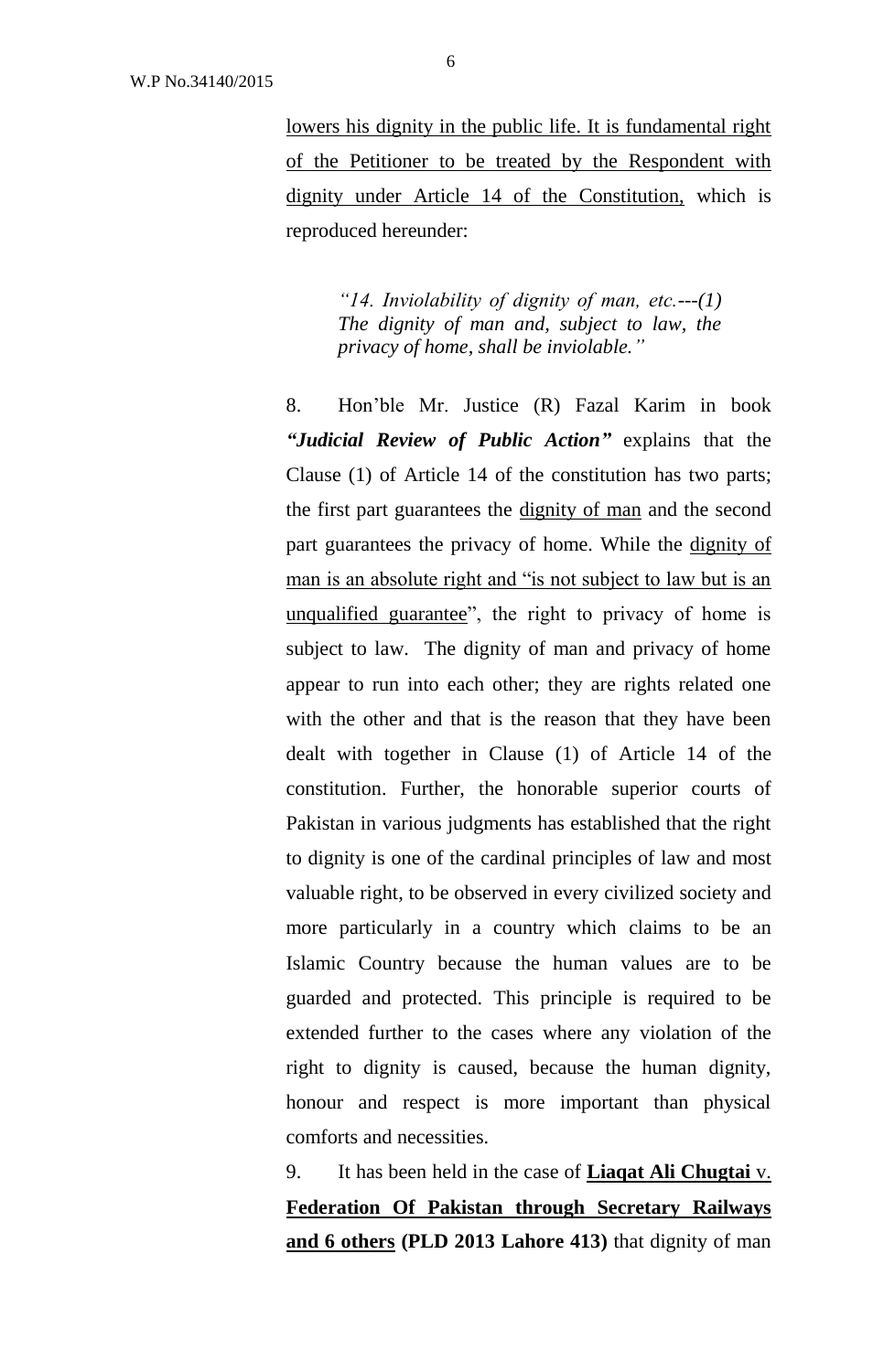was that valued and serene condition in a person's social and individual life which was violated when he was, publicly or privately, subjected by another to offensive and degrading treatment, or when he was exposed to ill-will ridicule disesteem or contempt. However, dignity in humans involved the earning or the expectation of personal respect or of esteem and it was something that was inherently a person's God-given inalienable right that deserved to be protected and promoted by the Government and the community. Human dignity was in itself enshrined as the corner stone of society from the very beginning of civilization and was the foundation, the cause and end of all social institutions, therefore, all social institutions, governments, States, laws, human rights and respect for persons originated from the concept of dignity of man or his personhood. Any attempt to undermine the dignity of a human being would also undermine the very foundation and support upon which an orderly society was structured. **(***University of Pretoria v. Tommie Meyer Films (Edms) Bpk 1979 1 SA 441(A). and Jean Frederic Ponoo v. Attorney-General [2010] SCCC 4 rel.***)** It was further held in *Liaqat Ali Chughtai ibid* case that value of human dignity was not only concerned with an individual's sense of self-worth, but also constituted an affirmation of the worth of human beings in the society and included the intrinsic worth of human beings shared by all people as well as the individual reputation of each person built upon his or her own individual achievements. Value of human dignity, therefore, valued both the personal sense of selfworth as well as the Public's estimation of the worth or value of an individual.

10. While discussing the sanctity and inviolability of human dignity in the case of **Bashir Ahmad and**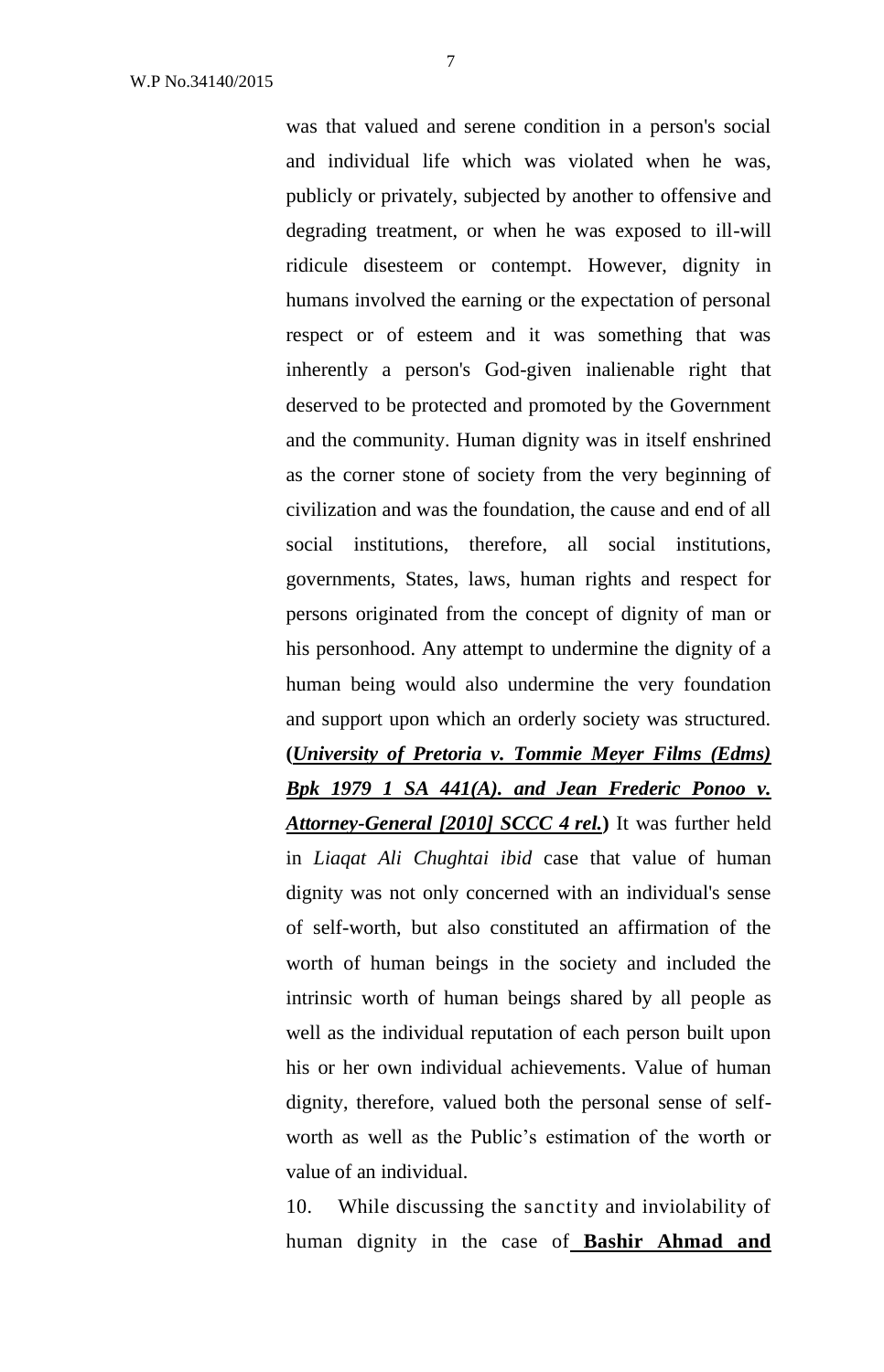**another** v. **Maqsood Ahmad and another, (2010 PCr.L.J FSC 1824)**, the honorable Federal Shariat Court has held that Holy Quran in very clear terms in "Surah Bani Israeel" declares and upholds the principle of human dignity. According to this Islamic Injunction every person born in this world without reference to colour, caste and creed is clothed with dignity; it is a free gift from Allah Almighty and no human being has the authority to tear as under the cloak of honour conferred by the Lord Creator; it is a fundamental right which is not dependent on the sanction of human Legislation and is excellent in the highest degree. Edifice of social interaction is built upon this edict; and it is the duty of persons in authority to honour the concept of human dignity. To establish such right is tantamount to enforcing a Divine Injunction.

11. On the issue of terminating the Petitioner's services, it is essential to note that the honorable Lahore High Court in **Nadeem Asghar Nadeem vs. Province of Punjab, (2016 PLC (CS) 155),** has held that every termination order must carry reasons and this was equally applicable to the case of termination simpliciter and there was no plausible explanation why a public authority must shy away from giving reasons for termination. To withhold reasons for termination of a civil servant generated a host of adverse assumptions against the character of a civil servant which had a bearing on his reputation and goodwill and failure of disclosing or intentional withholding of reasons was, therefore, below the dignity of any white collared officer and offended Article 14 of the Constitution.

12. From the above facts, the said act of the Punjab University/the Respondents, not only stigmatized the honour and prestige of the Petitioner, but has also defamed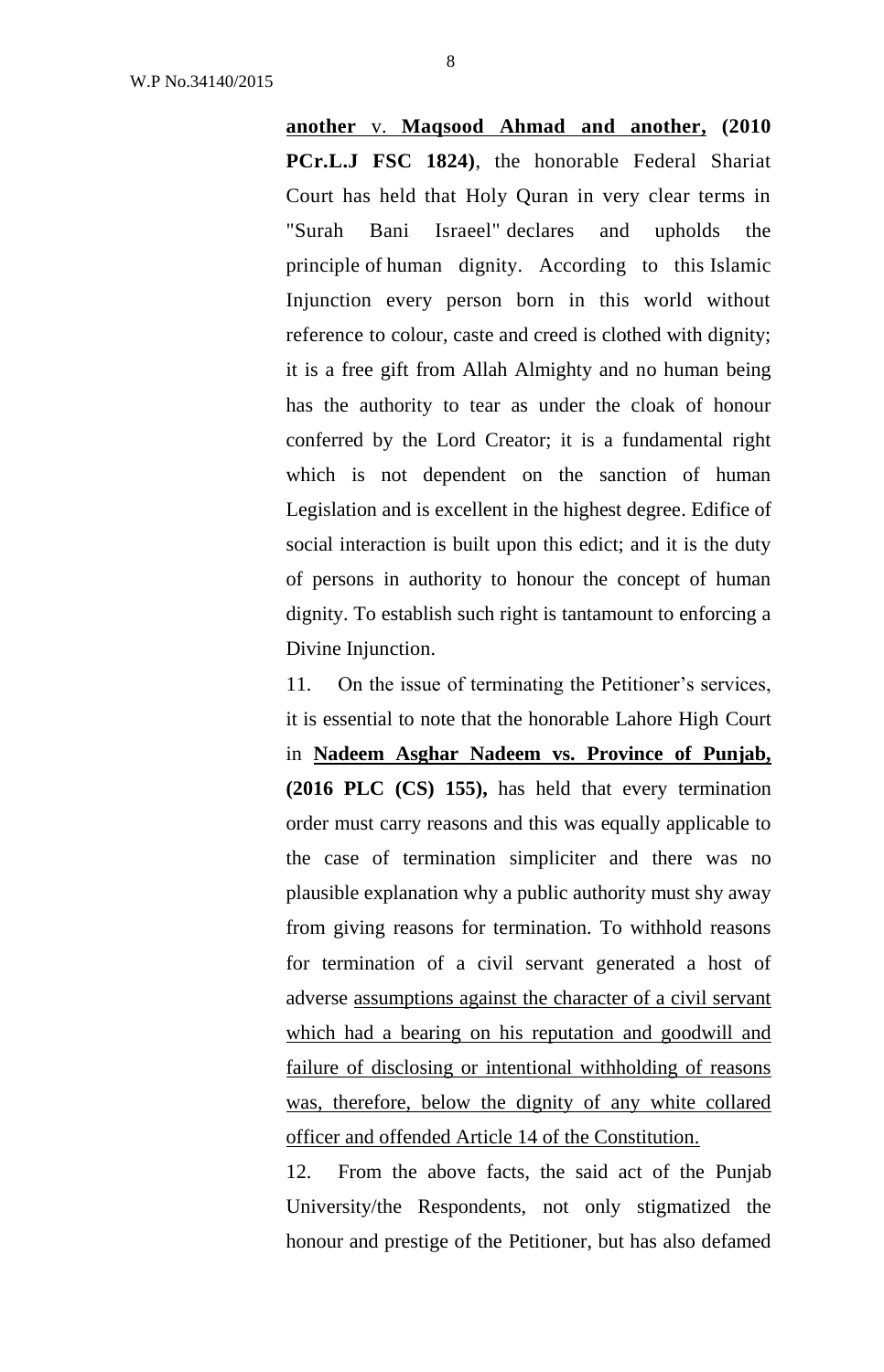him in the estimation of society which is contrary to law and above said principle laid down by the Superior Courts. The right to live is not confined to mere living but it means meaningful life, which can be enjoyed with dignity and without defamation. No attempt on the part of any person individually, jointly or collectively to detract, defame or disgrace another person, thereby diminishing, decreasing and degrading the dignity, respect, reputation and value of life should be allowed to go with the impunity. The situation is aggravated if it affects the honour and respect of any person in public life or in any concerned with collective good of the public, in any walk of life.

13. It is apparent from the record that dignity of the Petitioner guaranteed in Article 14 of Constitution, in instant case had been reduced to a farce by terminating the Petitioner on 01.10.2015 on account of absence, while he already had submitted his resignation on 01.08.2011 which was not accepted without any fault on behalf of the Petitioner. It is a well settled law that no one should suffer on the acts of the Departments or the Government. Once the Petitioner has tendered his resignation, the Respondents were bound to decide its application without delay and with reasons, within reasonable time. As noted above, the Syndicate in the Meeting clearly held that "*The Additional Registrar-I (Dr. Kamran Abid) replied that the statement of Mr. Rizvi itself showed that his resignation reached the table of Dr. Aurangzeb Alamgir, the then Additional Registrar-I who called upon Mr. Rizvi in his office and advised him not to resign and thereafter, the resignation did not see day light till today. Therefore, responsibility lies with the then Additional Registrar-I who did not process his resignation."* Hence, the Petitioner has suffered due to the act of the Respondents. The alleged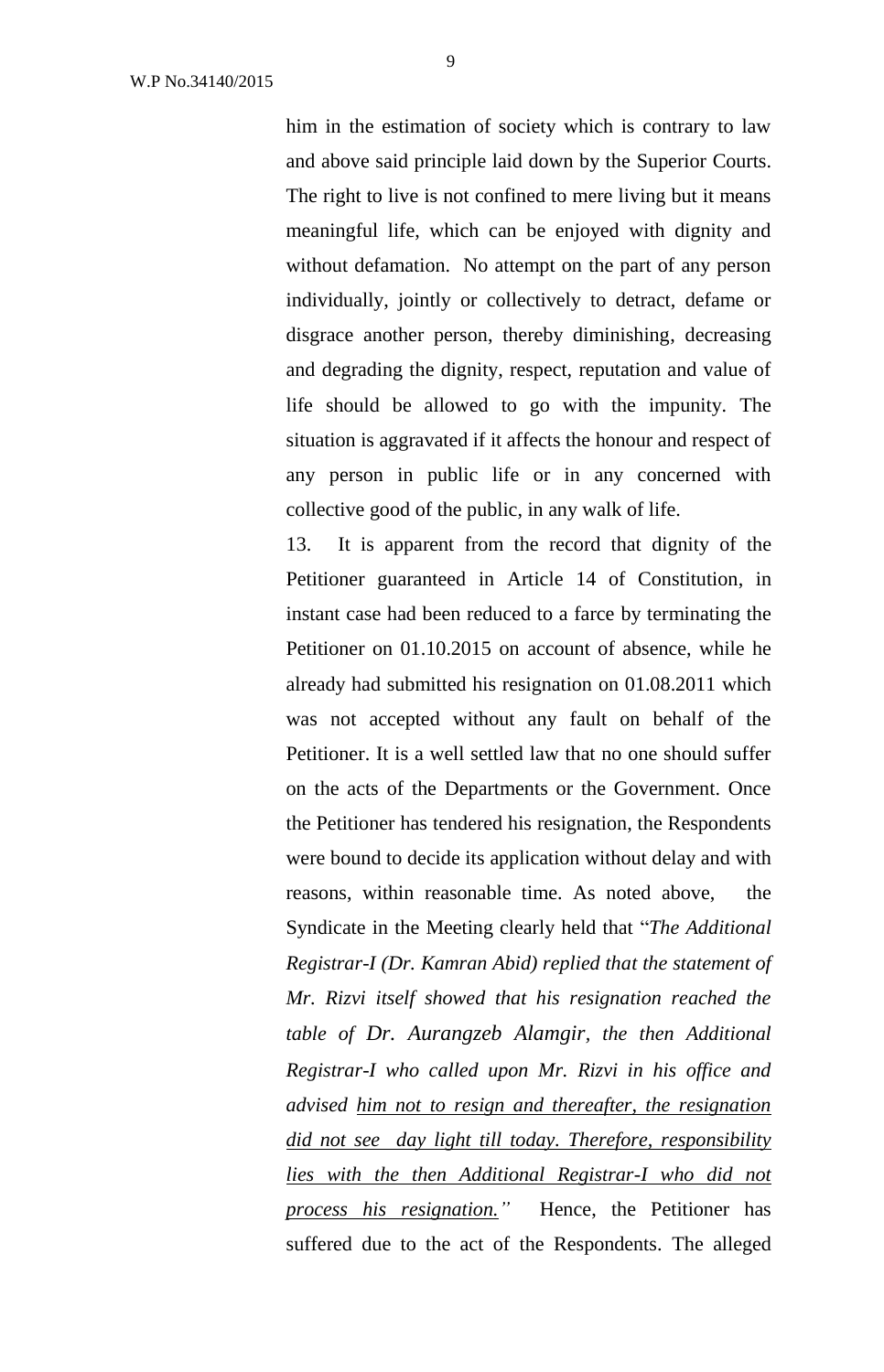actions of the Respondents are blatant violation of Fundamental Rights of the Petitioner, as enshrined in Article 9 & 14 of the Constitution, to enjoy the inviolability of right to life and dignity of man. Dignity of man is not only provided by Constitution, but according to history and under Islam, great value has been attached to dignity of man.

14. Since the dignity of Petitioner, as discussed above, had been violated in breach of law by the Respondents, it is the duty of this Court, being the custodian of rights of the citizens of Pakistan, to render help and protect the same as far as possible because Article 14 of the Constitution provided inviolable right to dignity of the man. It is the duty of the Court, under Articles 9 and 14 of the Constitution to safeguard and preserve the life and dignity of the citizens and protect them from serious and hazardous risks so that they can live a happy and meaningful life. In this case, the Petitioner being a citizen of Pakistan was suffering loss to the stigma of termination instead of the resignation due to the act of the Respondents for his future in the academia.

15. Since the above said situation, the resignation of the Petitioner was tendered well within time on  $1<sup>st</sup>$  August 2011 and was forwarded to the concerned on  $19<sup>th</sup>$  August 2011, the responsible officials/officers of the Respondent who sat over it and remained dormant for a considerable time and did put it up, were under legal obligation to process it in accordance with law and rules of the University.

16. Hence in view of the above, this petition is allowed and the Respondents are directed to accept the resignation dated  $1<sup>s</sup>$  August 2011 of the Petitioner in accordance with relevant Laws and Rules and the order of termination dated